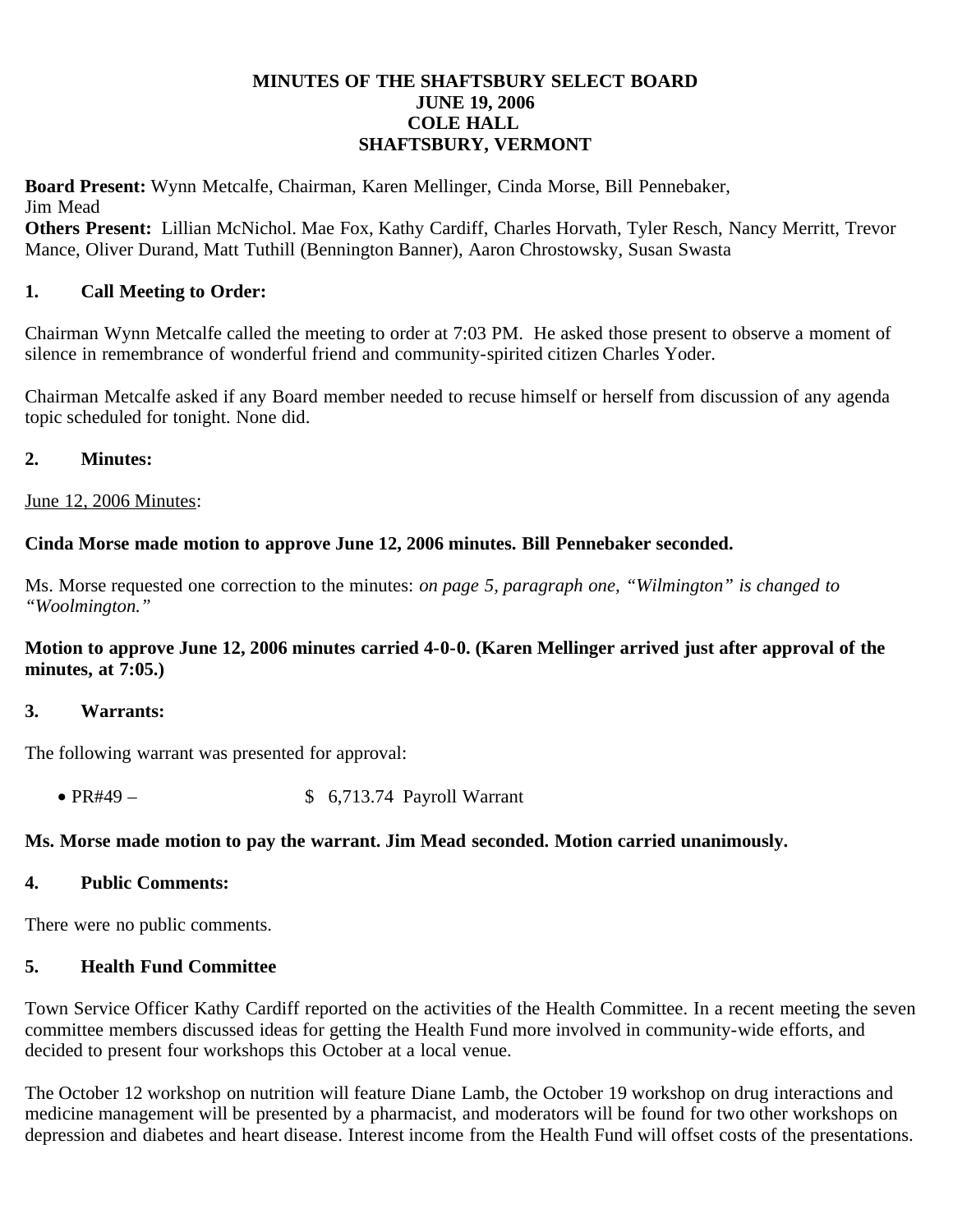### **Ms. Morse made motion to approve the Health Fund Committee's proposed program and expenditures. Ms. Mellinger seconded. Motion carried 5-0-0.**

# **6. Open Paving Bids:**

Aaron Chrostowsky opened five bids for the paving of Buck Hill Road, Daniels Road, and Grandview Street. Pike Industries bid \$54.64 per ton, Gorman Brothers \$63.87 per ton, Wilk Paving \$57.48 per ton, Frank Whitcomb Construction \$59.75 per ton, and Beaudoin Paving \$54.00 per ton.

Mr. Chrostowsky will sit down with Road Foreman Ron Daniels tomorrow to make recommendations. Ms. Morse asked how long paving lasts on a road, and was told it lasts eight years. \$50,000 has been budgeted for paving this year; the town would have to spend \$200,000 per year to do the two miles of paving that would be required to keep up with all the paving needs.

Oliver Durand asked if repair work will be done before paving, and Chairman Metcalfe replied that Mr. Daniels is aware of needed pre-paving repairs. He asked Mr. Mead to mention repairs to Mr. Daniels.

# **7. Open Heating Oil Bids:**

Mr. Chrostowsky opened three bids for heating oil for all town facilities. He noted that this year the bid specifications were only for fuel, not a service contract, and that the bid went out earlier than last year. The three bidders gave prices both for pre-buy and for budget plans.

Miles Fuel bid \$2.54 per gallon for pre-buy, \$2.58 for budget; Green Oil bid \$2.40 per gallon for pre-buy, \$2.45 for budget; and West Oil bid \$2.54 per gallon for pre-buy, \$2.59 for budget.

There was discussion of whether the town should choose pre-buy or budget plan. Chairman Metcalfe stated that prebuy would be the best way to go but he is not sure the town will have the required cash because taxes will not be in before the bill is due. Mr. Chrostowsky noted that the amount needed could be included in the tax anticipation note, but Ms. Mellinger questioned whether the savings on pre-buy would be enough to offset interest costs. Mr. Chrostowsky will discuss this with the town treasurer.

# **8. Pay As You Throw (PAYT):**

Mr. Mead, Mr. Chrostowsky, and Ms. Mellinger met at the landfill on Saturday to decide on the best location for the attendant's shed/office. Mr. Mead reported that they had decided it makes the most sense to locate both the office and the garbage truck behind the garage where one first drives in. Mr. Chrostowsky will talk to Mr. Daniels about putting a crushed stone base in the area. This location would allow tying in to the garage to supply propane for heat and electric for a light. Signage directing traffic will be required so that traffic flows in one direction.

Mr. Mead stated that a four-foot-by-eight-foot garden shed with window and double door, delivered and installed by Home Depot, would cost \$899. Ms. Mellinger asked if it will need to be attached to an existing building, and Mr. Mead replied that it could be attached to the garage.

Trevor Mance stated that he thought this arrangement could result in a lot of stacking up of cars on busy Saturdays. It might be necessary to locate the truck and attendant up above and have everyone do the whole loop on Saturdays. The attendant could share space in an existing building on Saturdays. There was discussion of locating the attendant at the entrance, but it was decided that there would be too much traffic back-up at the gate, since the attendant will be selling and checking stickers.

Board members discussed selling stickers for cash or for check only. Ms. Morse felt it is not good policy to use cash, but others pointed out that many people do not have checking accounts, so it will be necessary to accept cash. Because it will take some time for the PAYT process to become routine, volunteer Select Board and Solid Waste Committee members, and possibly some high school students will help out the first two or three Saturdays.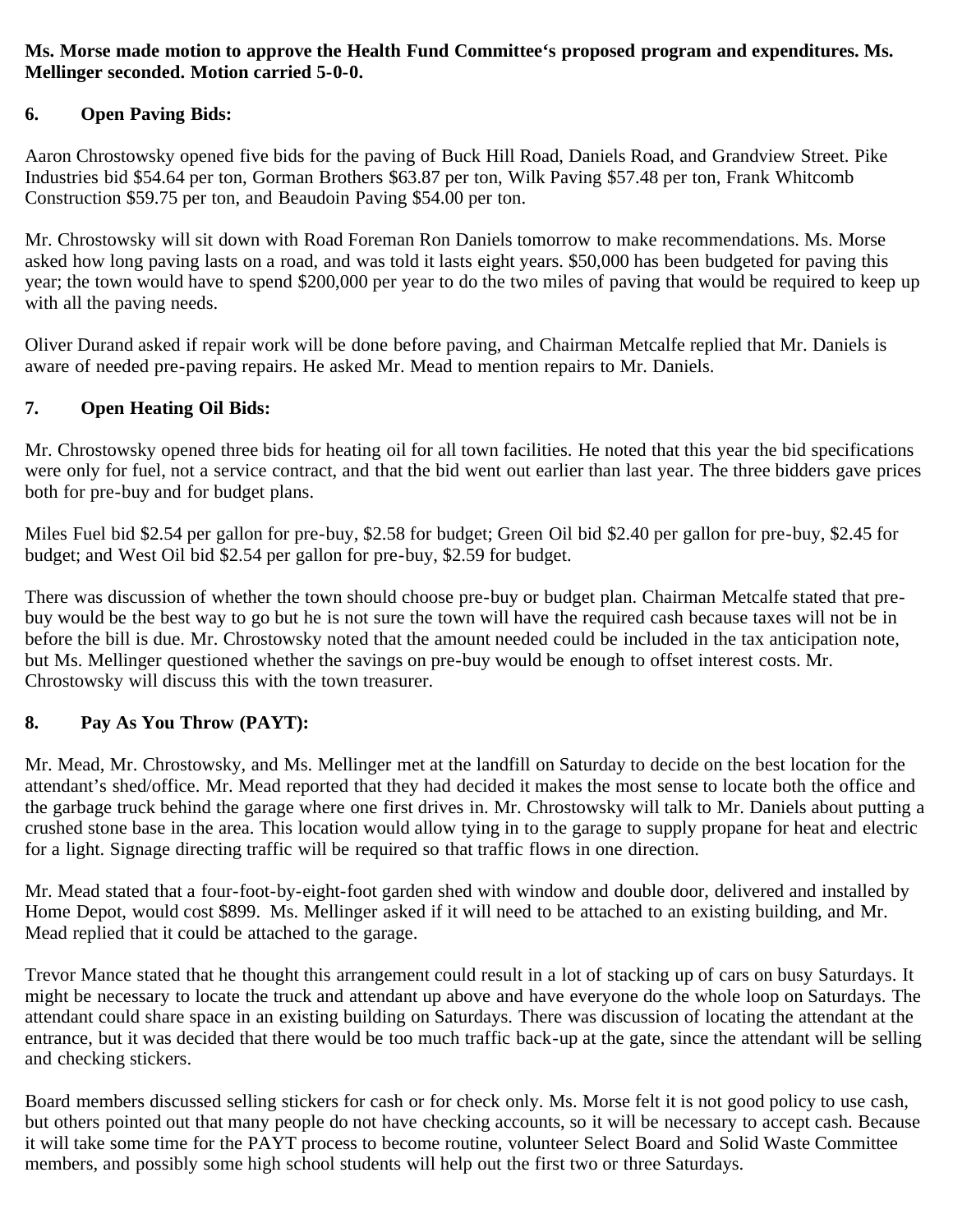Tyler Resch stated that he has had problems in the past dumping unorthodox items. It seems to him that the pricing was arbitrary, and he was not given a receipt. Ms. Morse stated that there should be a clear posting of prices for both PAYT and construction waste so that pricing is standardized. Mr. Resch asked what order things will be dumped in, since he now does trash first, locating it at the back of his truck. Ms. Mellinger replied that this will be spelled out in the flyer that will go out this week.

She stated that stickers will be available at Cole Hall this Thursday and at other locations next week. Mr. Resch noted that no one on the west side of town is selling stickers, and Ms. Mellinger said that she would talk to Powers Market and North Bennington Variety.

Mr. Durand asked why some plastics are not recyclable, and Mr. Mance replied that wide-mouthed plastics melt off before other plastics, and that is as much as he knows about it. Mr. Mance said that he is allowed a 2% contamination rate for recycling, and that he has never had a bad load here. The town is doing good work on recycling. Lillian McNichol asked if PAYT charges will be by size of bag, and Chairman Metcalfe answered that they will, and that bag sizes will be specified in the flyer and displayed at the landfill. Ms. Mellinger stated that there would be a higher fee for loose garbage.

Ms. Mellinger brought up the issue of Styrofoam, which is hard to break up and bag but does not weigh much. Mr. Mance recommended that Styrofoam be taken at no charge because it weighs so little, and to encourage people not to put it in recycling. Board members agreed.

Nancy Merritt expressed concern that the PAYT system is getting extremely involved, when right now disposal is so simple. Chairman Metcalfe stated that it won't be that complicated, and that most things will be in standard bags, and will not need to be weighed.

#### **Ms. Morse made motion to approve the purchase of a garden shed for the PAYT attendant by Jim Mead. Mr. Mead seconded. Motion carried 5-0-0.**

Ms. Mellinger expressed concern that the shed is tiny and will need to be affixed to the garage, and Chairman Metcalfe said that the Board should assume Mr. Mead will take care of it. All agreed.

Board members agreed that both cash and checks will be accepted for sticker purchase by the attendant. Ms. Mellinger stated that she hopes to have flyers ready to hand out at the landfill next week. The sandwich board will be put out with a reminder that PAYT begins July 1. Notices will also be put in the paper.

#### **9. Transfer Station Agreement:**

After an update from Mr. Chrostowsky, Chairman Metcalfe stated that the Transfer Station Agreement draft #3 has been approved by town attorney Rob Woolmington and TAM attorney Tom McGuire.

### **Ms. Morse made motion to sign the transfer station agreement. Mr. Mead seconded.**

Ms. Morse asked about commingling of trash. Mr. Chrostowsky said that only commingling of recycling is now included, and that commingling of trash will still need to be resolved. Ms. Mellinger pointed out that there needs to be more detail on charges for specific types of solid waste like rugs and furniture. Mr. Chrostowsky and Mr. Mance will get together tomorrow to make the list more complete and specific. Much of that information is already included on the town Web site.

Since there are still matters to be resolved, signing of the agreement was postponed.

#### **10. Special Town Meeting Warning:**

Chairman Metcalfe read the proposed warning for a special town meeting to be held at the elementary school at 7:30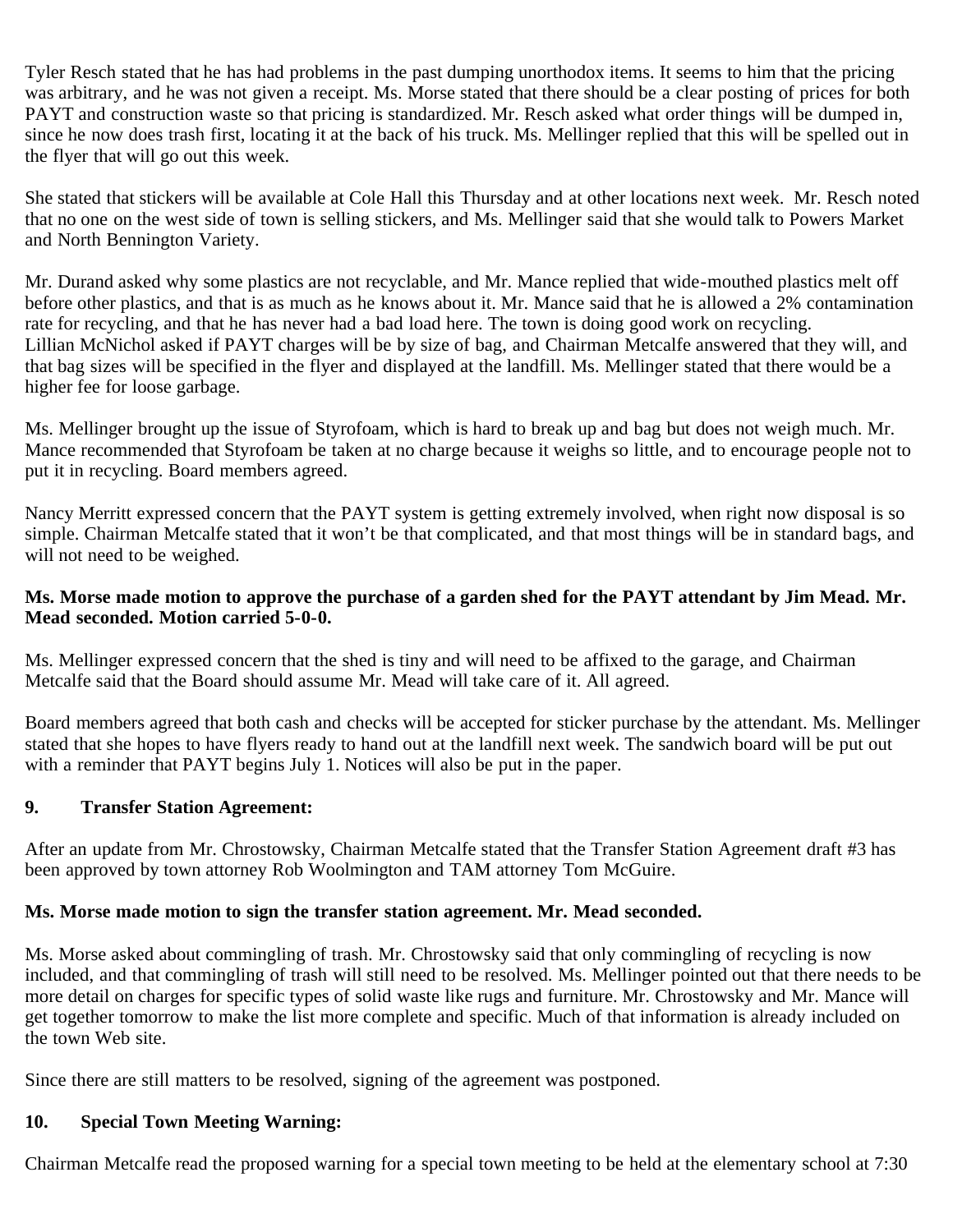PM on Monday July 31, 2006. There will be a floor vote on whether the town shall borrow an amount not to exceed \$150,000 to cap the town landfill.

### **Ms. Morse made motion to approve the special town meeting warning. Ms. Mellinger seconded. Motion carried unanimously.**

## **11. Town Meeting Resolution:**

Chairman Metcalfe stated that there had been an error in the 2006 town meeting warning. One ballot item was warned wrong, resulting in \$50 too little being approved for the Park-McCullough Library.

### **Ms. Mellinger made motion to pay the extra \$50 to the Park-McCullough Library. Ms. Morse seconded. Motion carried 5-0-0.**

## **12. Townline Road:**

In reference to an ongoing dispute with James Gulley over road conditions in front of his driveway on Townline Road, Chairman Metcalfe reported that Mr. Gulley has petitioned County judges to appoint a three-member commission to decide the matter. Judge Colvin has suggested that the Select Board discuss the issue tonight.

Chairman Metcalfe stated that Mr. Daniels has already lowered the road in front of Mr. Gulley's driveway by oneand-one-half to two inches. He plans to lower it another one-and-one-half to two inches, and feels that at this point the road level will be where it should be. The Board may choose to do as Mr. Daniels suggests, in which case Mr. Gulley may continue with his petition if he is still unhappy with the results. At that point, a three-person commission will decide if the town has adequately resolved the problem, and it finds that it has not, may require the town to pay to have the work done to the commission's satisfaction.

### **Mr. Mead made motion to support Mr. Daniels' decision to lower the road in front of Mr. Gulley's driveway another two inches, at which point it will be where it should be. Ms. Morse seconded. Motion carried 5-0-0.**

Board members noted that the driveway is so steep that it does not seem possible to avoid having gravel from the unpaved road go into the driveway. Banking the road sharply to the north also does not seem to be a reasonable solution. Ms. Morse and Ms. Mellinger stated that they had found the sight distance from the driveway to be fine.

### **13. Other Business:**

Ms. Mellinger stated that she would put information gathered from research on PAYT downstairs for anyone interested to read.

Ms. Morse suggested that the town consider buying and planting a tree in honor of Charles Yoder. Board members agreed that this is a good idea.

Ms. Morse asked if the Board has completed the steps necessary to transfer decisions on curb cuts from the Select Board to the Development Review Board (DRB). Mr. Chrostowsky said that this transfer is now in effect.

Ms. Morse reported on last week's Economic Development Committee meeting, which had been attended by Planning Commission members and Dan Rohbinski. A proposal emerged from that meeting to explore alternative waste systems, beginning by trying out such a system in the area of the Shaftsbury Country Store. The elementary school might be a partner in the project, which would involve putting in a larger leach field and would require digging extra test pits.

Mr. Mead commented that he had been told by Phil Harrington that the school does not have room to install its new septic design. Ms. Morse said that the Committee would chat with school officials, but won't commit to anything without coming back to the Board.